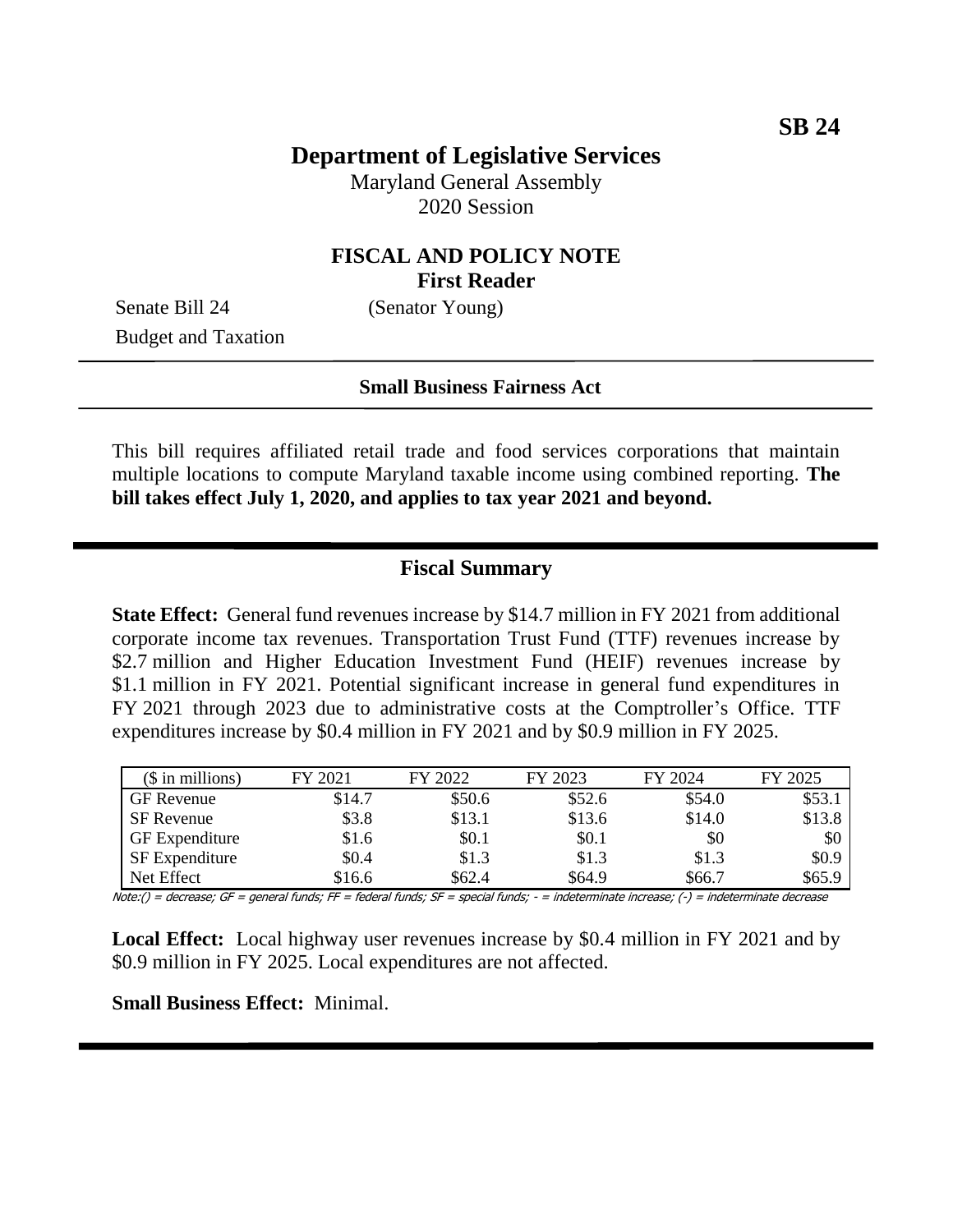## **Analysis**

**Bill Summary:** The bill requires affiliated corporations with multiple business locations that are primarily engaged in activities classified as retail trade or food services to compute Maryland taxable income using "combined reporting." The Comptroller is required to adopt regulations to carry out the combined reporting provisions of the bill, and the regulations must be consistent with the principles for determining the existence of a unitary business adopted by the Multistate Tax Commission.

Combined groups are required to file "combined income tax returns," except as provided by regulations. A corporation that is a member of a combined group must compute its Maryland taxable income using the combined reporting method (1) taking into account the combined income of all members of the combined group; (2) apportioning the combined income to Maryland using the combined factors of all members of the combined group; and (3) allocating the apportioned income among the members of the group that are subject to the Maryland income tax. The bill provides that, subject to regulations issued by the Comptroller, corporations may elect to use the "water's edge method," essentially including only corporations incorporated in the United States and those generally having significant United States presence in the combined group for combined filing purposes.

The Comptroller must report to the General Assembly by March 31 of each year on an estimate of the total additional tax revenue from corporations, if any, which will be collected in the next fiscal year as a result of using the combined reporting method.

**Current Law:** A corporate income tax rate of 8.25% is applied to a corporation's Maryland taxable income. In general, the Maryland corporate income tax is computed using federal provisions to determine income and deductions. Maryland is a "unitary business" State, in that a corporation is required to allocate all of its Maryland income (that portion that is "derived from or reasonably attributable to its trade or business in the State") attributable to the corporation's "unitary business." Essentially, a unitary business exists when the operations of the business in various locations or divisions or through related members of a corporate group are interrelated to and interdependent on each other to such an extent that it is reasonable to treat the business as a single business for tax purposes, and it is not practicable to accurately reflect the income of the various locations, divisions, or related members of a corporate group by separate accounting.

Under Maryland law, however, the application of the unitary business principle is limited in the case of affiliated groups of related corporations because of the requirement that each separate corporation must file a separate income tax return and determine its own taxable income on a separate basis. For a multicorporate group, the unitary business principle is restricted to consider only the isolated income and business activities of each separate

SB 24/ Page 2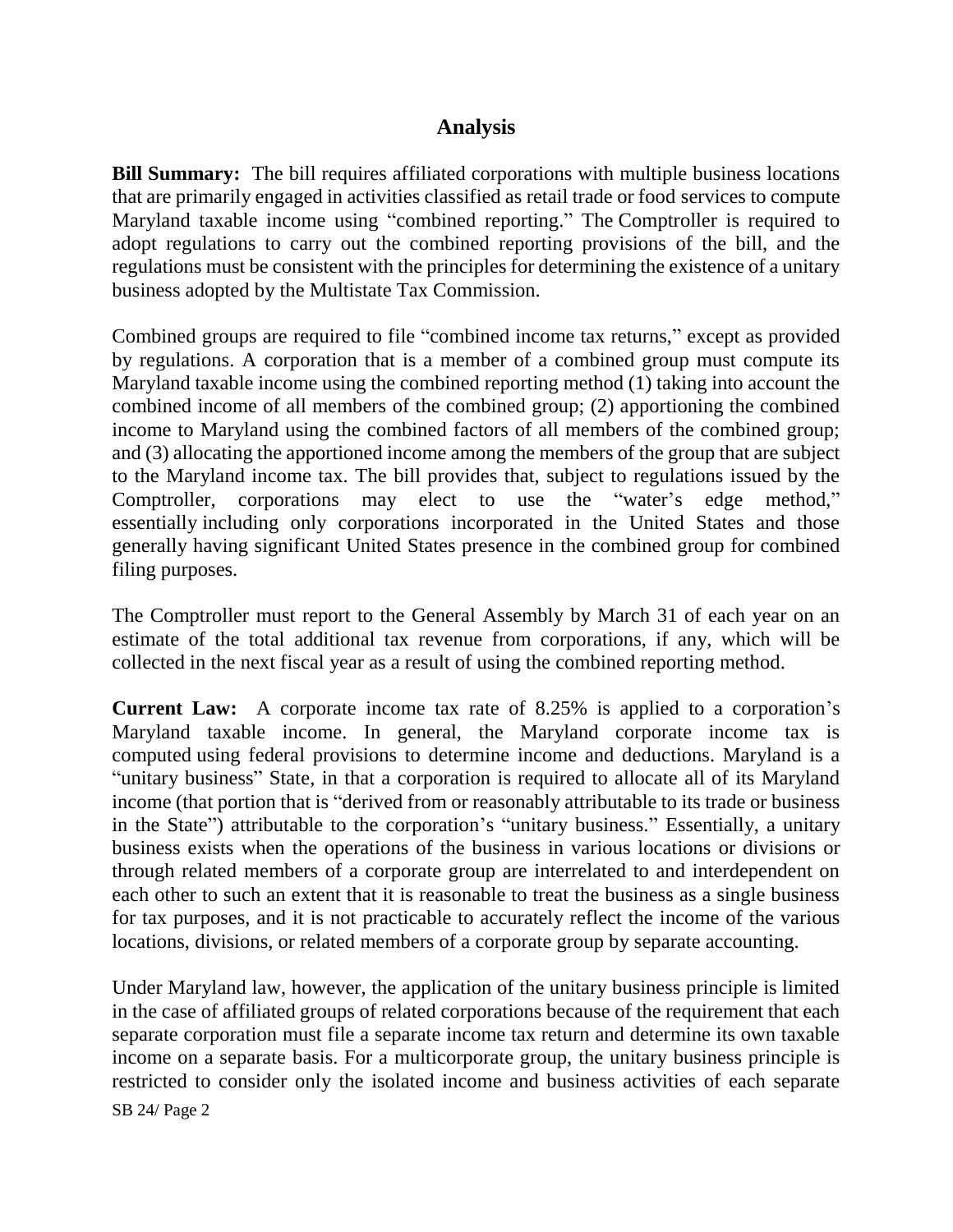legal entity. Even though the activities of related corporations may constitute a single unitary business, the affiliated corporations that lack nexus with the State (or are protected from taxation by federal law) are not subject to the corporate income tax, and neither the net income nor the apportionment factors of those affiliated corporations are taken into account on the corporate income tax return of any related corporation that is subject to the tax.

## **Background:**

### *Maryland's Corporate Income Tax*

Every Maryland corporation and every corporation that conducts business within Maryland, including public service companies and financial institutions, are required to pay the corporate income tax. The tax base is the portion of federal taxable income, as determined for federal income tax purposes and adjusted for certain Maryland addition and subtraction modifications, that is allocable to Maryland. Federal taxable income for this purpose is the difference between total federal income and total federal deductions (including any special deductions).

The next step is to calculate a corporation's Maryland taxable income. The Maryland taxable income of a corporation that operates wholly within the State is equal to its Maryland modified income. Corporations engaged in multistate operations are required to determine the portion of their modified income attributable to Maryland, based on the amount of their trade or business carried out in Maryland.

Prior to tax year 2018, corporations were generally required to use either a three-factor apportionment formula of payroll, property, and sales, with sales double weighted or, in the case of a manufacturing corporation, a one-factor formula based on sales, referred to as a single sales factor formula. The apportionment factor is then multiplied by the corporation's modified income to determine Maryland taxable income.

Chapters 341 and 342 of 2018 phase in a requirement that all corporations subject to the corporate income tax, with an exception for specified worldwide headquartered companies, use a single sales factor formula to apportion income to the State.

The Maryland tax liability of a corporation equals the Maryland taxable income multiplied by the tax rate, less any tax credits.

### *Combined Reporting*

As **Exhibit 1** shows, more than half of the states and the District of Columbia currently require some form of combined reporting. The other states, including Maryland, allow or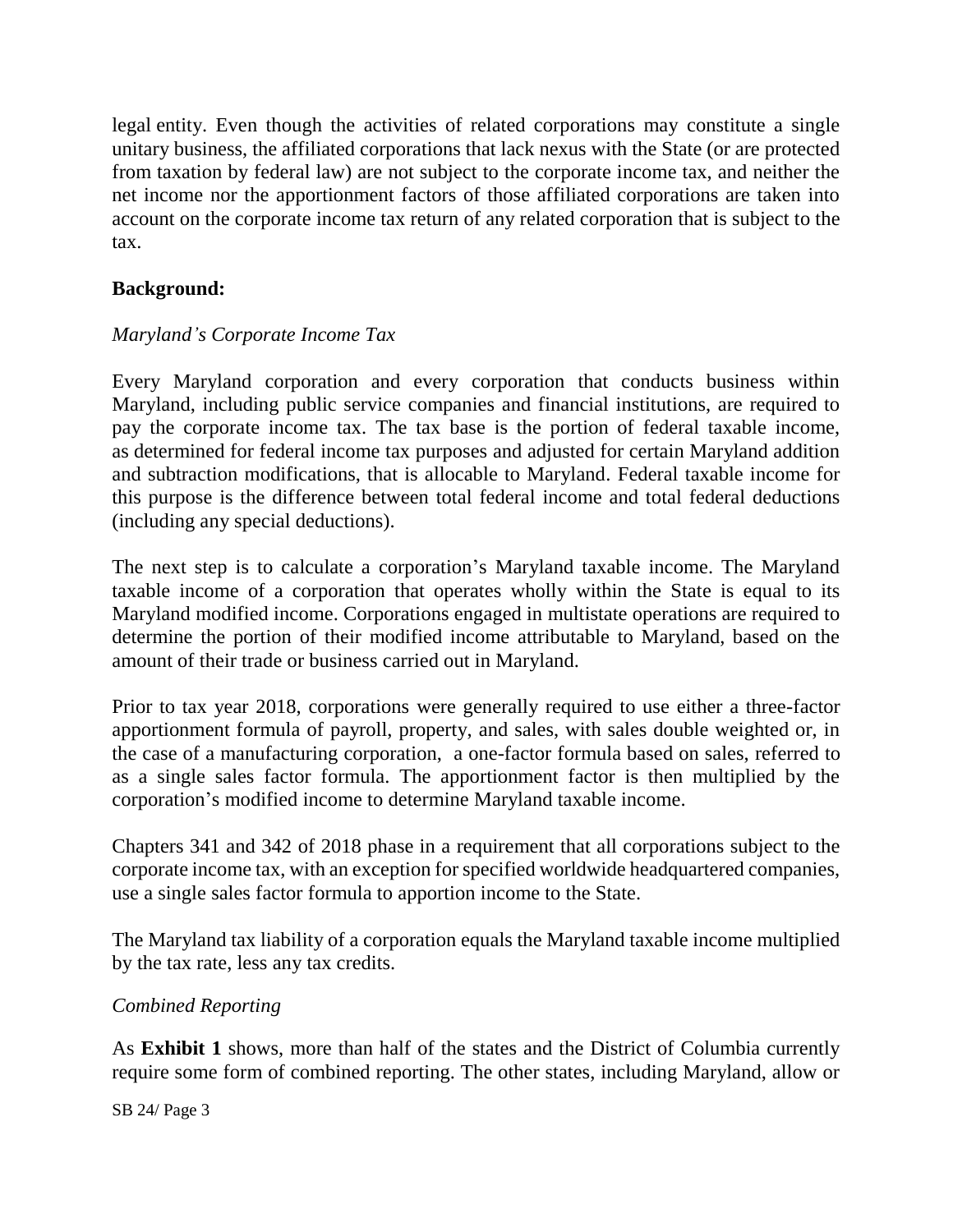require that taxes on income be computed on the basis of the books and records of separate corporate entities without regard to the fact that the entity may be a member of a commonly owned and controlled group of entities functioning as a single business.

## **Exhibit 1 States with Combined Reporting**

| Alaska               | Kentucky             | New York      |
|----------------------|----------------------|---------------|
| Arizona              | Maine                | North Dakota  |
| California           | <b>Massachusetts</b> | Ohio          |
| Colorado             | Michigan             | Rhode Island  |
| Connecticut          | Minnesota            | Texas         |
| District of Columbia | Montana              | Utah          |
| Hawaii               | Nebraska             | Vermont       |
| Idaho                | New Hampshire        | West Virginia |
| <b>Illinois</b>      | New Jersey           | Wisconsin     |
| Kansas               | New Mexico           |               |
|                      |                      |               |

Source: CCH Intelliconnect

Of the states with combined reporting, 11 are members of the Multistate Tax Commission. Member states pool their resources to select candidates for tax audits. The commission's audit staff performs these audits as though they were part of a state's own audit staff, forwarding their findings and recommendations to the member states for assessment and collection at the completion of the audit.

### *Comptroller's Analysis of Combined Reporting*

SB 24/ Page 4 The Comptroller's Office issued its most recent analysis of the revenue impact of combined reporting in March 2013, including an initial analysis of the impact combined reporting would have had on corporate income tax returns filed in tax year 2010. The Comptroller's Office estimated the impact under two different methods of apportioning the income of a combined group to Maryland (known as "Joyce" and "Finnegan") and concluded that the specific method employed could alter the estimated revenue impacts. Under both methods, the denominator of the apportionment factor is based on the total payroll, property, and sales of all members of the unitary group, regardless of whether they are subject to Maryland's corporate income tax (have nexus with Maryland). Under the Joyce method of apportionment, the numerator consists of the payroll, property, and sales of all of the entities in the group with nexus. The Finnegan method apportions the payroll, property,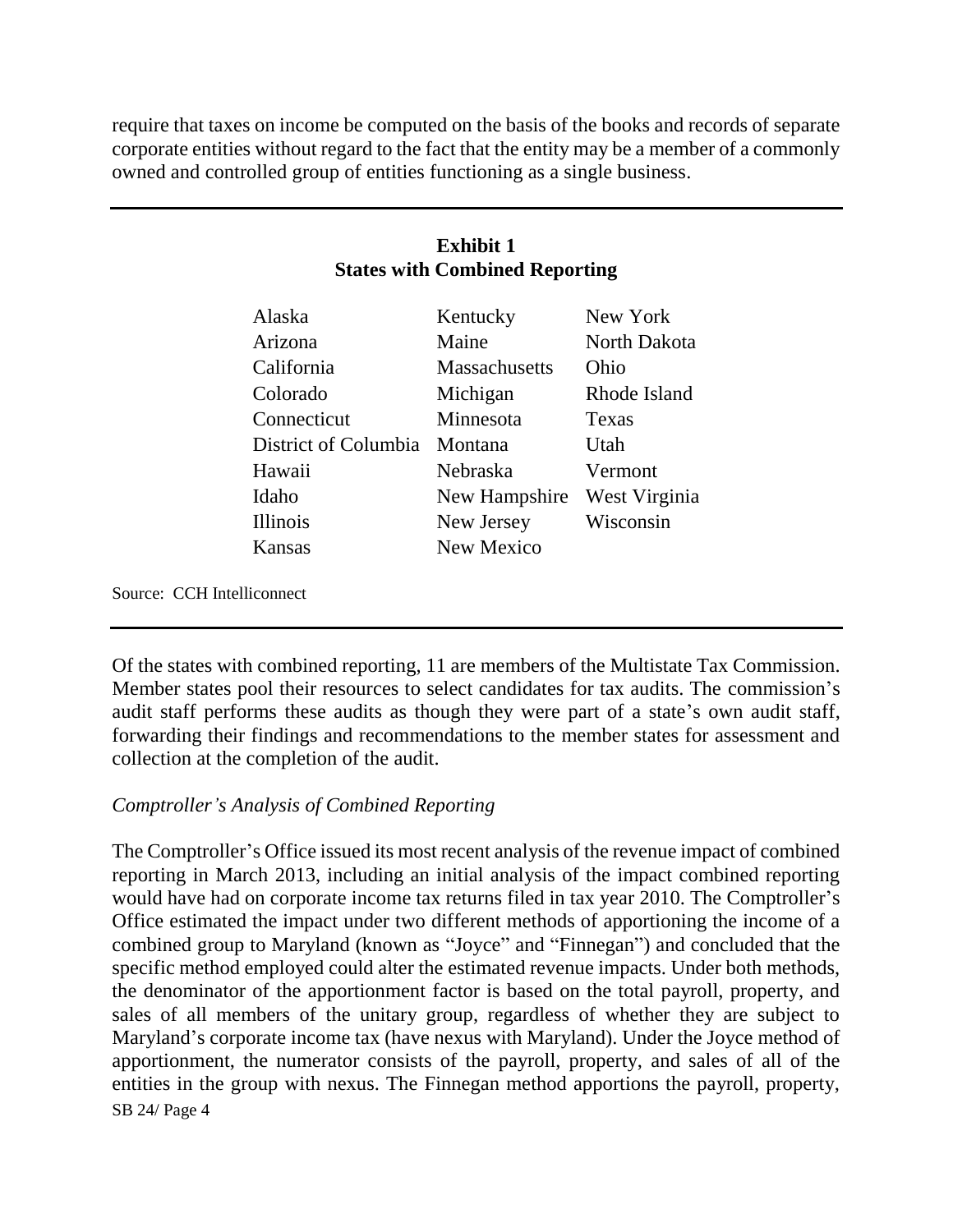and sales of all entities with nexus with Maryland as well as the payroll, property, and sales of companies that make sales into the State.

The Comptroller's Office estimates that the Joyce method of apportionment would have decreased corporate income tax revenues in tax year 2010 by about \$4.5 million, and revenues would have increased by \$30.1 million under Finnegan. About 65% of the revenues that would have been generated under Finnegan in tax year 2010 were attributable to corporations in the retail trade and accommodation and food services industries.

Tax year 2010 data shows that the total tax liabilities for health care and social assistance, transportation and warehousing, and utility industries would have been almost \$40.9 million lower under Joyce, while the retail, professional, scientific, and technical services and administrative support, waste management, and remediation services industries would have paid about \$37.7 million more in tax. It should be noted that even within industries with a significant change in total tax liabilities, the change was not uniform for all corporations. For example, in tax year 2010, under Finnegan, 32% of corporations would have had a tax decrease, 40% a tax increase, and 28% would have had no change. **Exhibit 2** shows the corporate income tax revenues under the Finnegan and Joyce methods from tax year 2006 through 2010.



SB 24/ Page 5 **State Revenues:** The bill requires combined reporting for specified corporations beginning in tax year 2021. As a result, general fund revenues increase by \$14.7 million,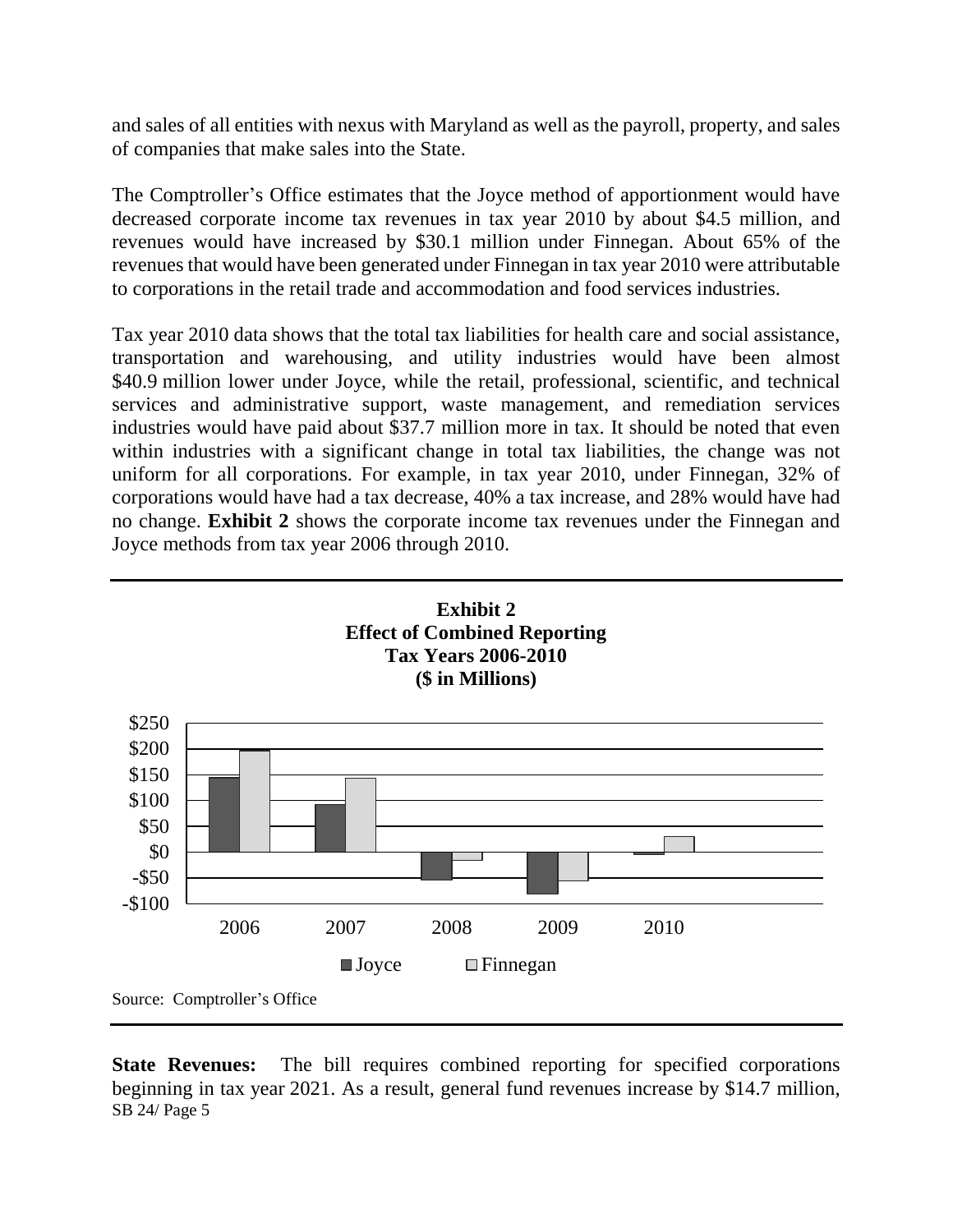TTF revenues increase by \$2.7 million, and HEIF revenues increase by \$1.1 million in fiscal 2021. **Exhibit 3** shows the impact of combined reporting in fiscal 2021 through 2025.

|                                                                                 |                | <b>Exhibit 3</b><br><b>Effect of Combined Reporting</b><br><b>Fiscal 2021-2025</b><br>(\$ in Millions) |         |         |         |
|---------------------------------------------------------------------------------|----------------|--------------------------------------------------------------------------------------------------------|---------|---------|---------|
|                                                                                 | <b>FY 2021</b> | FY 2022                                                                                                | FY 2023 | FY 2024 | FY 2025 |
| General Fund                                                                    | \$14.7         | \$50.6                                                                                                 | \$52.6  | \$54.0  | \$53.1  |
| <b>HEIF</b>                                                                     | 1.1            | 3.8                                                                                                    | 4.0     | 4.1     | 4.0     |
| <b>TTF</b>                                                                      | 2.7            | 9.3                                                                                                    | 9.7     | 9.9     | 9.8     |
| <b>Total</b>                                                                    | \$18.5         | \$63.8                                                                                                 | \$66.3  | \$68.0  | \$66.8  |
| <b>TTF Expenditures</b>                                                         | \$0.4          | \$1.3                                                                                                  | \$1.3   | \$1.3   | \$0.9   |
| HEIF: Higher Education Investment Fund<br><b>TTF: Transportation Trust Fund</b> |                |                                                                                                        |         |         |         |

This estimate is based on the Comptroller's estimate of the specified industries' share of the average impact of combined reporting in prior tax years, adjusted for subsequent changes in the economy and corporate income tax revenues. It also reflects combined reporting using the Finnegan method. The actual impact of combined reporting could vary significantly from the estimates based on these variables and the implementation of combined reporting as adopted by regulations. In any given year, revenues could decrease significantly due to the high level of volatility in the factors that influence the corporate income tax. In addition, the bill does not alter safe harbor requirements. As a result, the fiscal impact of the bill in fiscal 2021 may be significantly less than estimated and may result in a revenue decrease, although combined reporting is not expected to decrease future tax revenues.

Additionally, if the Comptroller participates in the Multistate Tax Commission's (MTC) income tax audit program, it has the potential to increase revenues by an additional \$1.0 million annually, which is not reflected in Exhibit 3.

**State Expenditures:** A portion of TTF revenues are used to provide capital transportation grants to local governments. Thus, any increase in TTF revenues from corporate tax revenues results in a 13.5% increase in TTF expenditures to local governments. Accordingly, TTF expenditures increase by \$0.4 million in fiscal 2021 and by \$0.9 million in fiscal 2025 as shown in Exhibit 3.

SB 24/ Page 6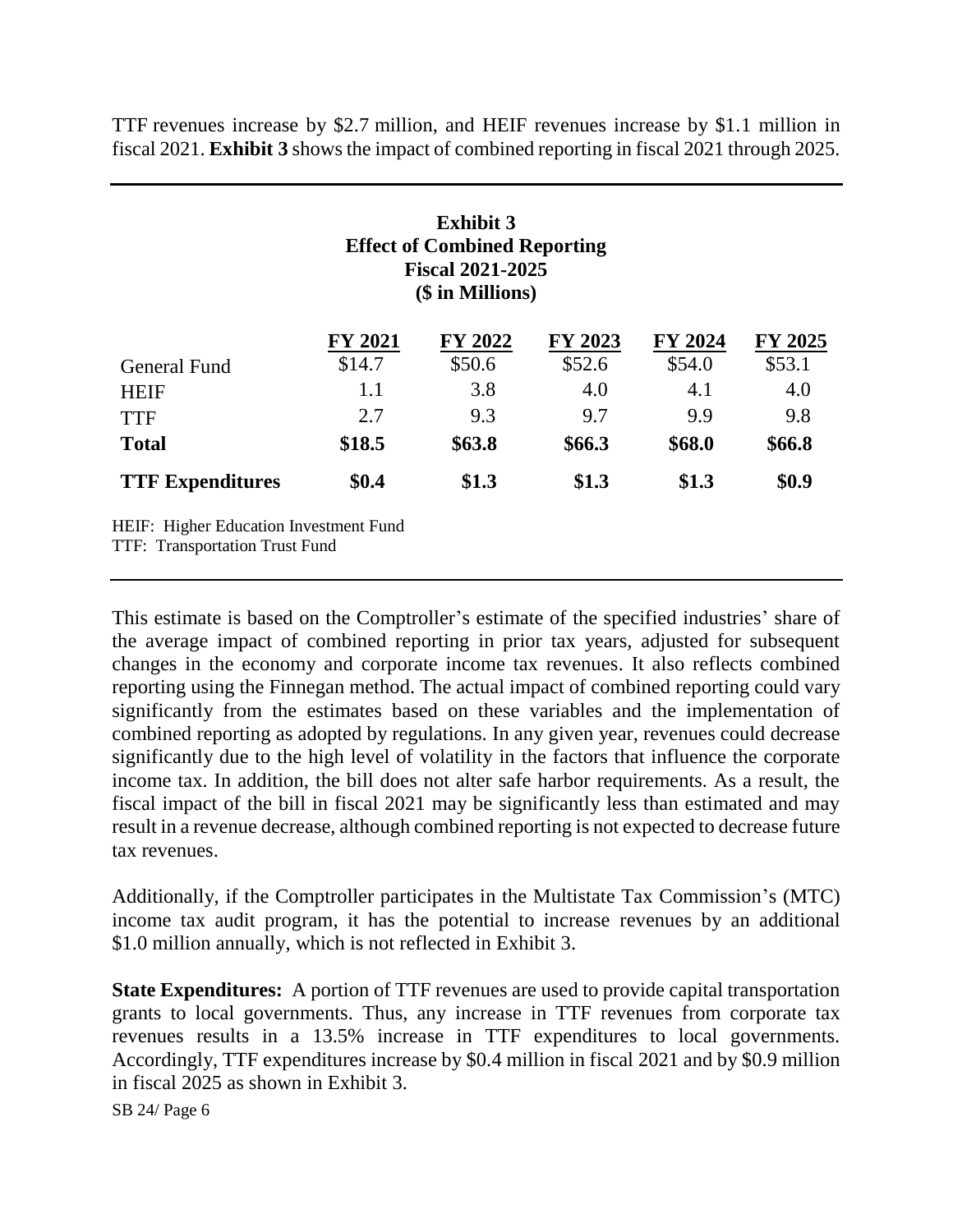The Comptroller's Office reports that it will incur additional expenditures beginning in fiscal 2021 in order to implement combined reporting for specified corporations. These expenses include:

- hiring three contractual auditors to handle an expected increase in taxpayer queries beginning in part of fiscal 2021 through one-half of fiscal 2023;
- computer programming expenditures, including processing changes to the income tax return processing and imaging systems and systems testing;
- taxpayer notification expenses; and
- providing training to corporate audit and taxpayer service staff.

**Exhibit 4** shows the estimated administrative costs at the Comptroller's Office in fiscal 2021 through 2023. The Comptroller's Office is transitioning from its SMART system to a new integrated tax system, the *Compass* project. It is expected that the corporate income tax will transition to the new system during the first quarter of 2021. Thus, both the legacy tax system and the new tax system must be modified for combined reporting in fiscal 2021, costing approximately \$1.0 million.

Additionally, if the Comptroller participates in the MTC's income tax audit program, which would require the Comptroller's Office to provide assessments on audits of multistate businesses, expenditures will increase by \$200,000 annually. The Comptroller's Office can report to the General Assembly on the estimate of additional tax revenue from combined reporting with existing resources, since there is no provision requiring a separate informational filing form for affected corporations.

| <b>Exhibit 4</b><br><b>Comptroller's Office Administrative Expenses</b><br><b>Fiscal 2021-2023</b> |                |                |                  |  |  |  |
|----------------------------------------------------------------------------------------------------|----------------|----------------|------------------|--|--|--|
|                                                                                                    | <b>FY 2021</b> | FY 2022        | FY 2023          |  |  |  |
| <b>Computer Programming</b>                                                                        | \$1,000,000    | \$0            | \$0              |  |  |  |
| Consultants                                                                                        | 400,000        | $\overline{0}$ | 0                |  |  |  |
| <b>Auditors</b>                                                                                    | 94,700         | 126,600        | 65,100           |  |  |  |
| <b>Training Expenses</b>                                                                           | 41,550         |                | 0                |  |  |  |
| <b>Taxpayer Notification</b>                                                                       | 38,750         |                | $\left( \right)$ |  |  |  |
| <b>Total Expenses</b>                                                                              | \$1,575,000    | \$126,600      | \$65,100         |  |  |  |

**Local Revenues:** Local governments receive a portion of corporate income tax revenues as local highway user revenues through capital transportation grants. Under this bill, local